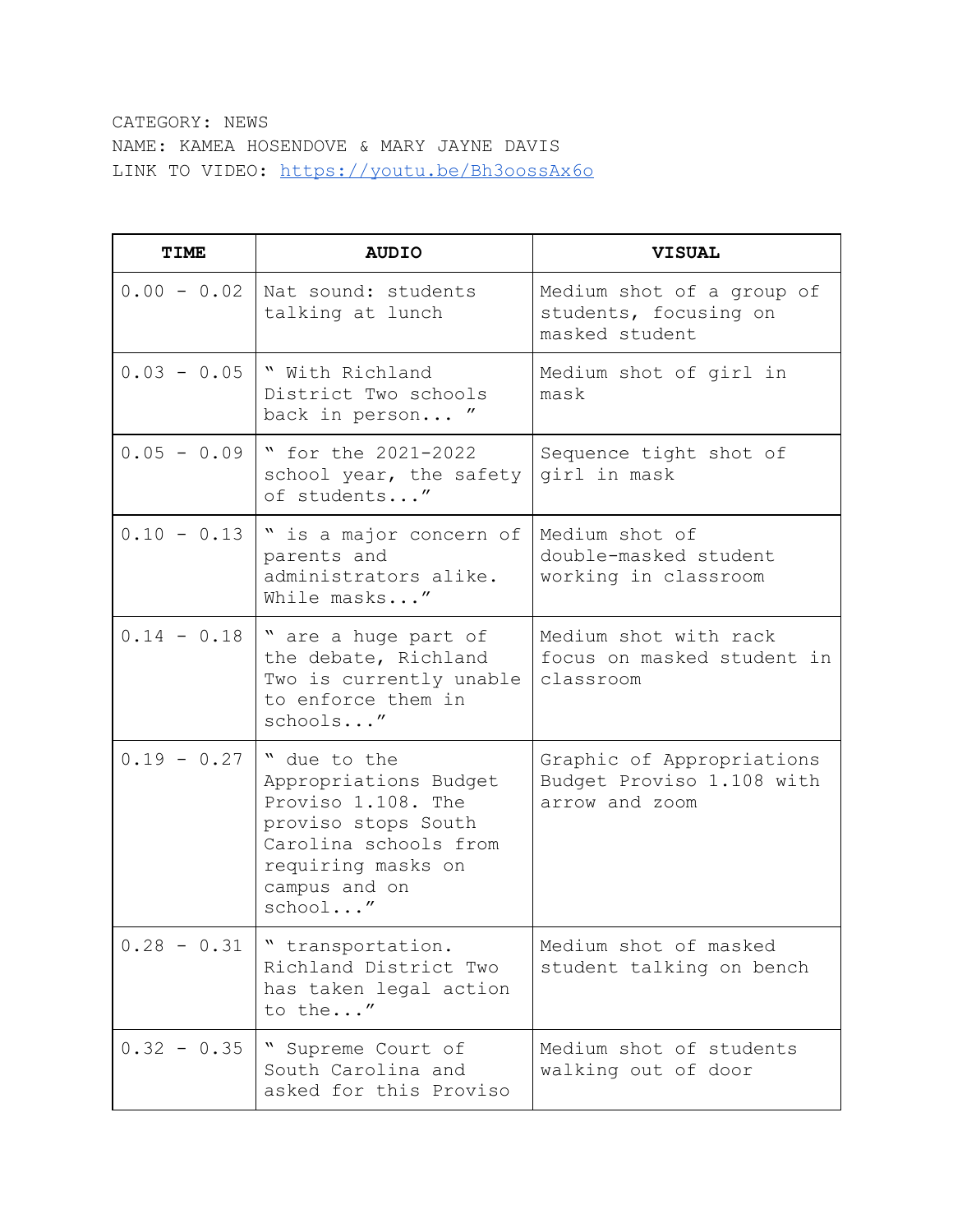|               | to be lifted in order<br>to"                                                                                                                                                                    |                                                                                          |
|---------------|-------------------------------------------------------------------------------------------------------------------------------------------------------------------------------------------------|------------------------------------------------------------------------------------------|
| $0.36 - 0.39$ | " ensure the safety of<br>students and faculty.<br>Skyler Hutto, a"                                                                                                                             | Tight shot of masked<br>student in classroom                                             |
| $0.40 - 0.47$ | " lawyer representing<br>Richland District Two,<br>explains how South<br>Carolina is using the<br>Proviso to limit<br>school's budgets."<br>" As a condition of us<br>releasing this<br>money'' | Medium shot of masked<br>student talking on bench                                        |
| $0.48 - 0.51$ | " as part of our<br>expenditures, we're<br>going"                                                                                                                                               | Tight soundbite shot of<br>interviewee Skyler Hutto                                      |
| $0.51 - 0.56$ | " to put this condition<br>on it and the condition<br>is that you can't use<br>any of this money to<br>have a mask mandate."                                                                    | Medium shot with rack<br>focus of students in<br>courtyard                               |
| $0.57 - 1.00$ | " Hutto says that<br>students having the<br>freedom to choose<br>whether or not to wear<br>their mask"                                                                                          | Wide shot with rack focus<br>of two unmasked students<br>hanging out at lunch            |
| $1.01 - 1.03$ | " may cause physical<br>health risks in<br>Richland Two Schools."                                                                                                                               | Medium shot of two<br>unmasked students hanging<br>out at lunch                          |
| $1.04 - 1.08$ | "Well, if there's<br>enough students who are<br>not doing it it could<br>potentially create<br>an''                                                                                             | Tight soundbite shot of<br>interviewee Skyler Hutto                                      |
| $1.09 - 1.13$ | " unsafe environment at<br>least in theory<br>according to the CDC.<br>So, $um, \ldots''$                                                                                                       | Tight shot of a group of<br>students with their masks<br>pulled down talking at<br>lunch |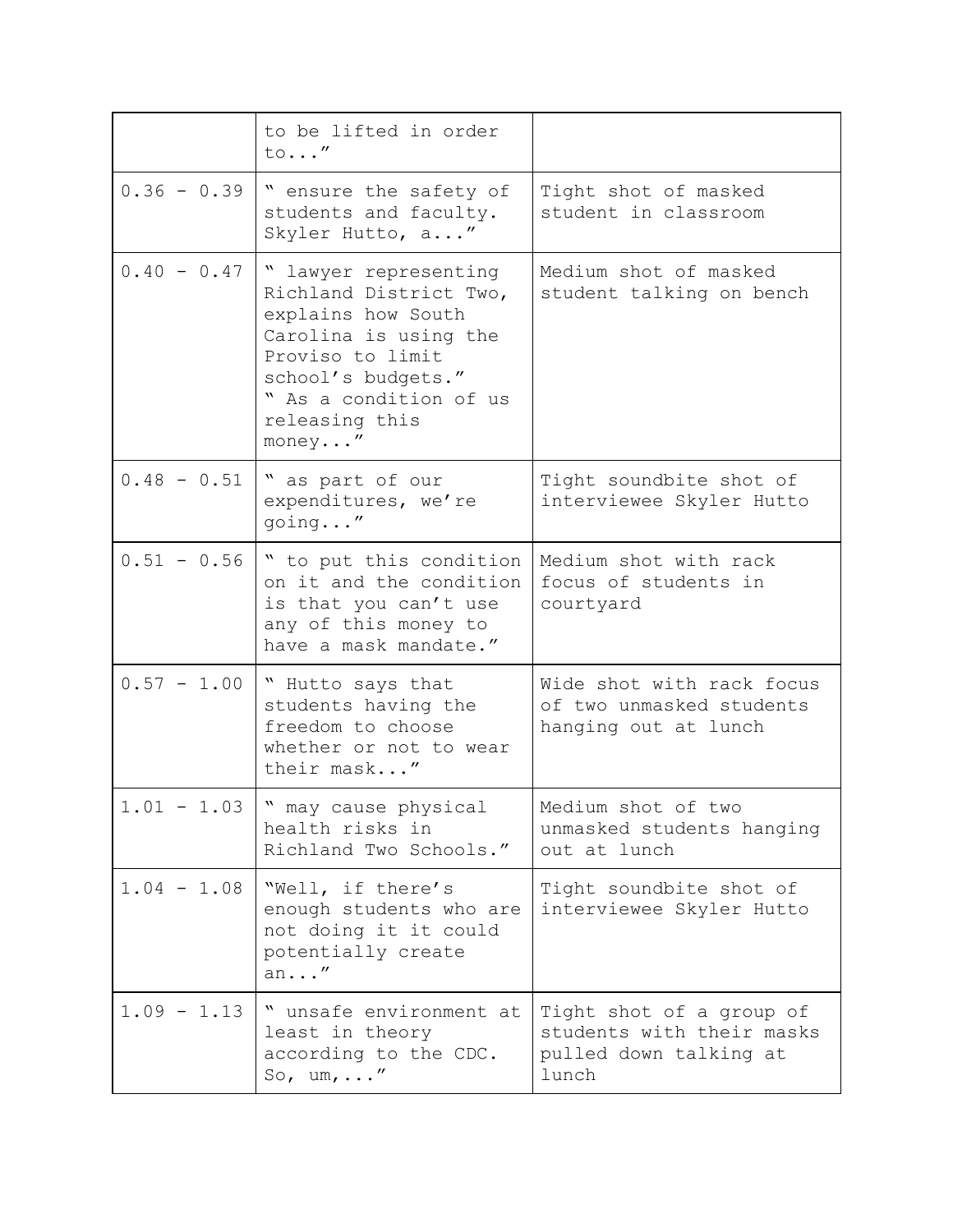| $1.13 - 1.16$ | " there is a potential<br>physical health<br>risk"                                                                                                                              | Medium shot of students<br>with their masks pulled<br>down talking                                       |
|---------------|---------------------------------------------------------------------------------------------------------------------------------------------------------------------------------|----------------------------------------------------------------------------------------------------------|
| $1.17 - 1.18$ | " uh, at play here."                                                                                                                                                            | Tight soundbite shot of<br>interviewee Skyler Hutto                                                      |
| $1.18 - 1.21$ | " No more masks! No<br>more masks!"<br>Nat sound: parents<br>clapping and yelling                                                                                               | Facebook video of mask<br>protest                                                                        |
| $1.21 - 1.25$ | " Despite the CDC's<br>comments on how masks<br>promote safety in<br>schools, people are<br>still split on whether<br>or not they believe<br>schools should have the<br>option" | Various facebook posts<br>against the mask mandate<br>by Jessica Scarlett-Morgan<br>about unmasking kids |
| $1.29 - 1.32$ | " to legally require<br>masks."<br>Nat sound: Child crying<br>and adult talking                                                                                                 | Facebook video of a child<br>crying about masks                                                          |
| $1.33 - 1.37$ | " We know there are<br>folks that are on both<br>sides of the issue<br>whether or not we<br>should wear a mask or<br>whether or not we<br>shouldn't wear a mask."               | Tight soundbite of<br>interviewee Mark Sims                                                              |
| $1.38 - 1.43$ | " I think at this<br>point, um, folks are<br>trying to decide, um,<br>what's best"                                                                                              | Tight shot with rack focus<br>of boy in mask and girl<br>unmasked                                        |
| $1.44 - 1.47$ | " number one for their<br>child or their student,<br>um, but"                                                                                                                   | Tight shot of masked<br>student                                                                          |
| $1.47 - 1.49$ | " also what's best for<br>the employee"                                                                                                                                         | Medium shot of teacher<br>helping student                                                                |
| $1.49 - 1.50$ | " within Richland<br>Northeast."                                                                                                                                                | Tight soundbite of<br>interviewee Mark Sims                                                              |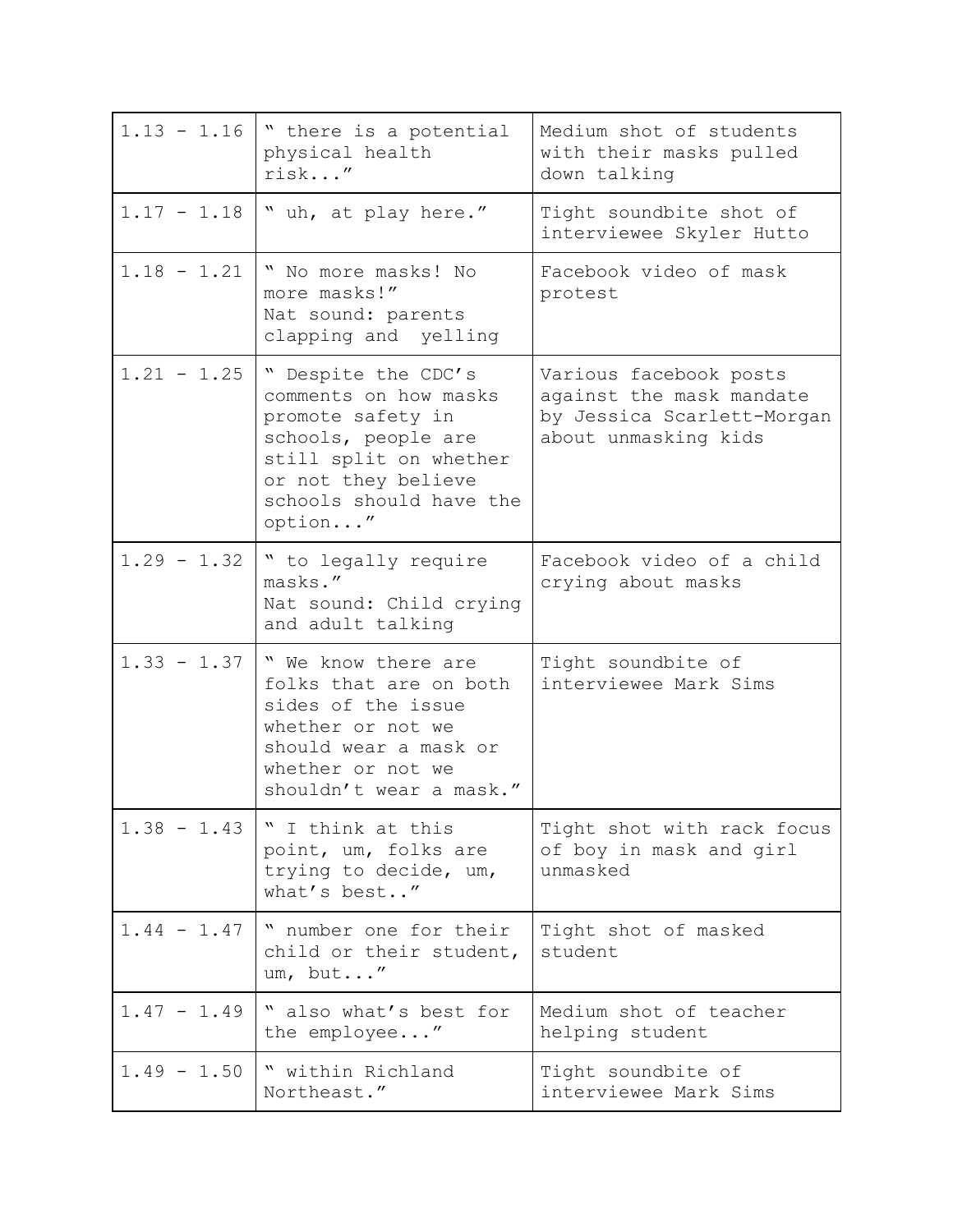| $1.51 - 1.54$ | " While there are a lot<br>of varying viewpoints<br>on the subject,<br>ultimately''            | Tight shot of masked<br>student in classroom        |
|---------------|------------------------------------------------------------------------------------------------|-----------------------------------------------------|
| $1.54 - 1.58$ | " the decision is up to<br>the justices of the<br>Supreme Court of South<br>Carolina."         | Tight shot of masked<br>student in classroom        |
|               | 1.59 - 2.02   "If, um, the court<br>ruled that the"                                            | Tight soundbite shot of<br>interviewee Skyler Hutto |
| $2.02 - 2.06$ | " inability of the<br>school to impose a mask<br>mandate was making the<br>school"             | Medium shot of masked<br>student                    |
| $2.06 - 2.10$ | " unsafe, to the point<br>that it was voiding<br>access to minimally"                          | Wide shot with rack focus                           |
| $2.11 - 2.15$ | " adequate education,<br>if that was the ruling<br>the court made, then<br>the mask mandate"   | Sequenced medium shot                               |
| $2.16 - 2.19$ | " ban would be<br>unenforceable<br>statewide."                                                 | Tight soundbite shot of<br>interviewee Skyler Hutto |
| $2.19 - 2.20$ | "They are encouraging<br>all''                                                                 | Tight soundbite shot of<br>interviewee Mark Sims    |
| $2.20 - 2.24$ | "students, um, as well<br>as faculty members, um,<br>to wear a mask"                           | Medium shot of two masked<br>students in classroom  |
| $2.25 - 2.28$ | "um, again the word is<br>that we are<br>encouraging, um, it's<br>not a mandate of<br>course." | Tight shot of masked<br>teacher in classroom        |
| $2.29 - 2.31$ | "The conversation of<br>masks is a<br>controversial one"                                       | Medium shot of masked<br>student in classroom.      |